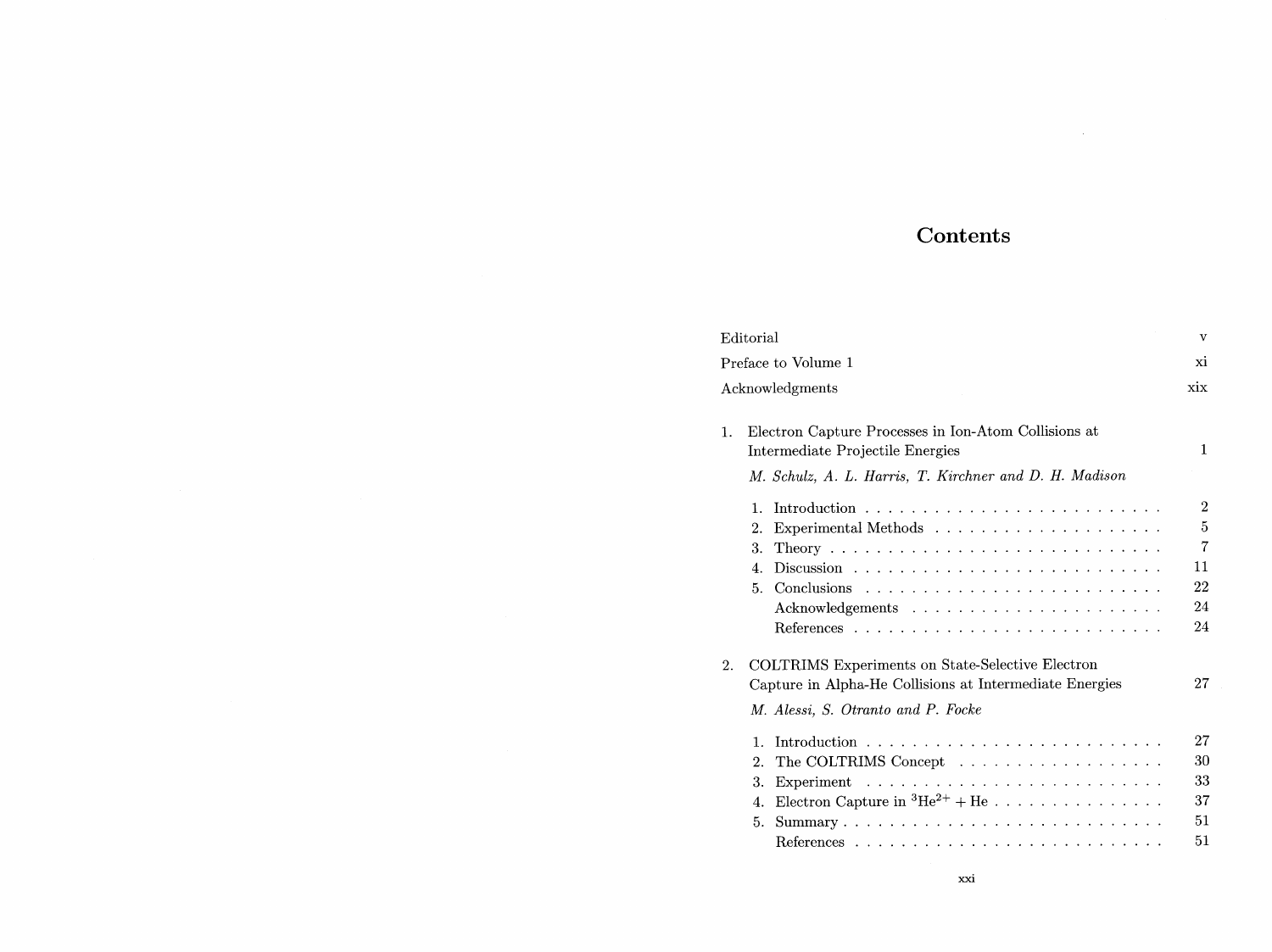| xxii | Contents                                                                                          |          |
|------|---------------------------------------------------------------------------------------------------|----------|
| 3.   | Recent Advances in the Theory and Modelling of Multiple<br>Processes in Heavy-Particle Collisions | 55       |
|      | T. Kirchner, M. Zapukhlyak, M. F. Ciappina and M. Schulz                                          |          |
|      | 1.                                                                                                | 56<br>57 |
|      | $\overline{2}$ .<br>3.                                                                            | 67       |
|      | 4.                                                                                                | 87       |
|      |                                                                                                   | 88       |
|      |                                                                                                   | 88       |
| 4.   | A 4-Body Model for Charge Transfer Collisions                                                     | 93       |
|      | A. L. Harris, J. L. Peacher and D. H. Madison                                                     |          |
|      | 1.<br>Introduction $\cdots \cdots \cdots \cdots \cdots \cdots$                                    | 93       |
|      | 2.<br>General Theoretical Approach<br>Four-Body Transfer with Target Excitation (4BTTE)<br>3.     | 94       |
|      | Model                                                                                             | 99       |
|      | Four-Body Double Capture (4BDC) Model<br>4.                                                       | 116      |
|      | 5.                                                                                                | 120      |
|      |                                                                                                   | 120      |
|      |                                                                                                   | 121      |
| 5.   | Distorted Wave Methodologies for Energetic                                                        |          |
|      | Ion-Atom Collisions                                                                               | 123      |
|      | S. D. Kunikeev                                                                                    |          |
|      | 1.<br>Introduction                                                                                | 123      |
|      | 2.<br>Two-Body Coulomb Scattering                                                                 | 125      |
|      | 3.<br>Three-Body Coulomb Scattering                                                               | 148      |
|      | Coulomb Scattering Effects in Ionization<br>4.                                                    |          |
|      |                                                                                                   | 160      |
|      | Coulomb Scattering Effects in Autoionization Electron<br>5.                                       | 164      |
|      | Effects of the Continuum Distortion in Charge Transfer<br>6.                                      | 173      |
|      | 7.                                                                                                | 181      |
|      |                                                                                                   | 184      |
|      |                                                                                                   | 184      |
|      |                                                                                                   |          |

|    | Contents                                                                                                                                                                                                                                                                                    | xxiii                                                              |  |  |  |
|----|---------------------------------------------------------------------------------------------------------------------------------------------------------------------------------------------------------------------------------------------------------------------------------------------|--------------------------------------------------------------------|--|--|--|
| 6. | Critical Assessment of Theoretical Methods for Li <sup>3+</sup><br>Collisions with He at Intermediate and High                                                                                                                                                                              |                                                                    |  |  |  |
|    | <b>Impact Energies</b>                                                                                                                                                                                                                                                                      | 189                                                                |  |  |  |
|    | Dž. Belkić, I. Mančev, and N. Milojević                                                                                                                                                                                                                                                     |                                                                    |  |  |  |
|    | 1.<br>2.<br>3.<br>4.<br>5.<br>6.<br>Conclusions<br>7.<br>$\mathcal{A}$ , which is a set of the set of the set of the set of the set of the set of the set of the set of the set of the set of the set of the set of the set of the set of the set of the set of the set of the set of the s | 189<br>190<br>201<br>204<br>215<br>222<br>224<br>225               |  |  |  |
|    | Appendix A $\dots \dots \dots \dots \dots \dots \dots \dots \dots \dots \dots$                                                                                                                                                                                                              | 225<br>226                                                         |  |  |  |
| 7. | Study of Inelastic Processes in Ion- $H2O$ Collisions Using<br>Classical Trajectory Monte Carlo and Semiclassical Methods<br>L. F. Errea, Clara Illescas, P. M. M. Gabás, L. Méndez,<br>I. Rabadán, A. Riera and B. Pons                                                                    |                                                                    |  |  |  |
|    | 1.<br>2.<br>Impact Parameter-CTMC Approach<br>3.<br>4.<br>5.<br>6.<br>Scaling Laws and Fragmentation<br>7.<br>8.<br>Conclusions                                                                                                                                                             | 231<br>235<br>246<br>250<br>255<br>257<br>258<br>264<br>266<br>266 |  |  |  |
| 8. | Proton Beam Irradiation of Liquid Water: A Combined<br>Molecular Dynamics and Monte Carlo Simulation Study<br>of the Bragg Peak Profile                                                                                                                                                     | 271                                                                |  |  |  |
|    | R. Garcia-Molina, I. Abril, P. de Vera, I. Kyriakou<br>and D. Emfietzoglou                                                                                                                                                                                                                  |                                                                    |  |  |  |